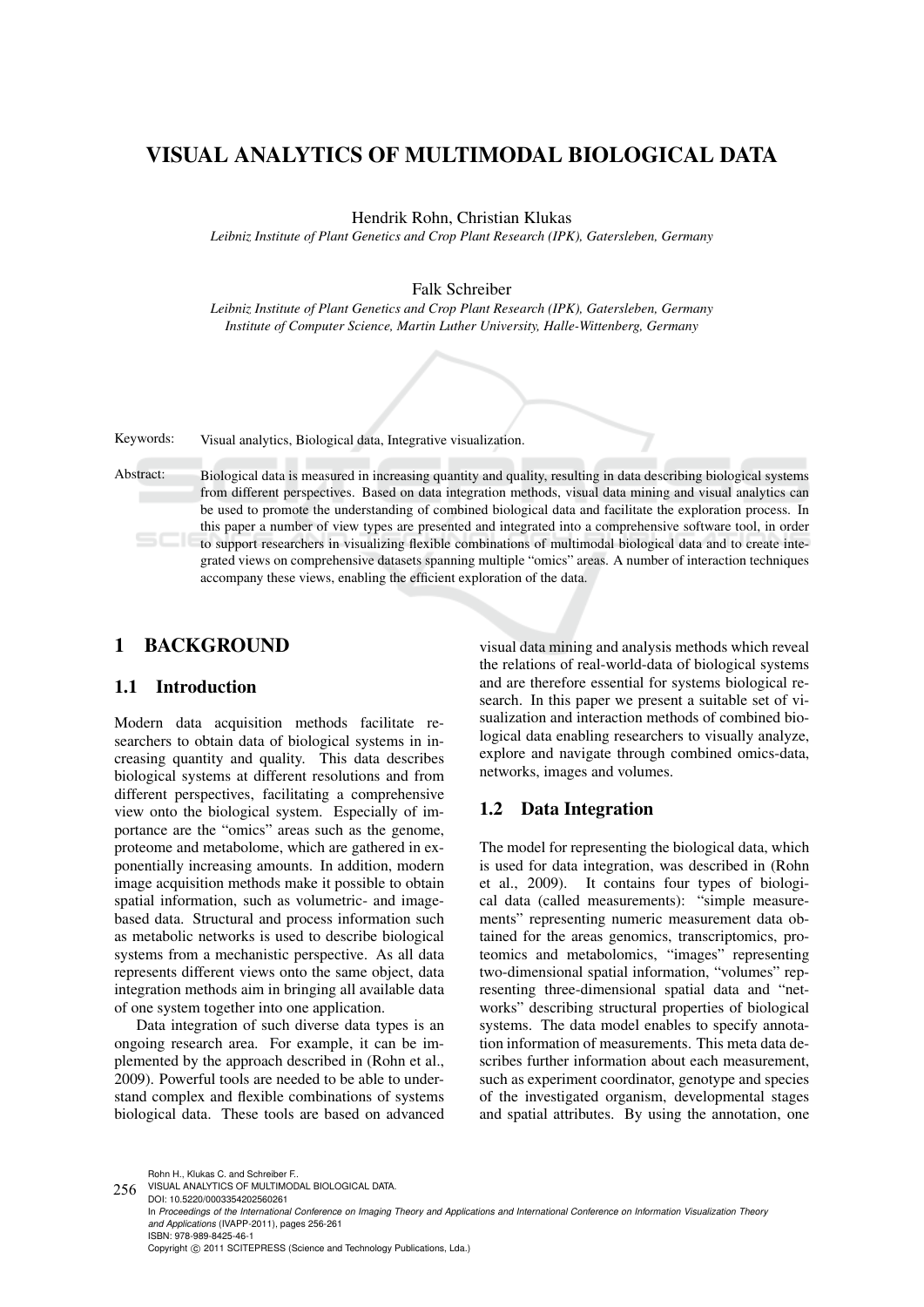

Figure 1: The structure of the MappingGraph, adapted from (Rohn et al., 2009). Four nodes contain all integrated measurements. Measurements may be flexibly combined into a mapping, represented as a new node in the Mapping-Graph. For example, "bb" represents the mapping of images onto images and the node "bd" represents a mapping of networks onto volumes. Note, that more mappings are possible, e. g. "abc".

is able to bring measurements from different experiments into context of each other and explore their relations.

The data integration is mainly based on a graph structure called MappingGraph (see also Figure 1). All data integrated in the system is split into the four measurement types and all measurements of one type are cumulated in one of four special nodes in the MappingGraph. By selecting any number of nodes in the MappingGraph, the user combines the selected measurements in a so-called mapping. Mappings are combined measurements and represented as a new node in the MappingGraph. As such nodes they may serve as a source for new data mapping procedures. These mappings can be visualized in multifarious ways, including interactions to modify view attributes and manipulate data.

## 2 METHODS

To be able to explore combined measurements, different views are presented in this section. They are designed to visualize different combinations of multimodal biological data. The views provide several interaction possibilities in order to be able to alter view properties and manipulate the underlying data.

#### 2.1 3-D View

The *3-D View* makes it possible to visualize all four measurement types in three dimensions.



Figure 2: Screenshot of the 3-D View visualizing a threedimensional human brain volume, a two-dimensional PET image in the human brain and the human glycolysis pathway in three-dimensional space.

The most computationally demanding visualization is to render typical volumetric data sets  $(< 50$ million voxels) at interactive frame rates in three dimensions. This rendering is achieved based on SPECTUS3D (McGonigle, 2006), a slice-based volume renderer (Swan and Yagel, 1993). The rendering algorithm generates a stack of planes through the volume in three orthogonal directions and aligns these planes in the three-dimensional space. Therefore, instead of visualizing single voxels, three orthogonal aligned pixels represent one voxel. Transparency effects are applied to the planes and can be changed using sliders. Besides the general plane transparency, single planes may be highlighted (by setting the plane opaque) and cut-offs accomplished (by setting a set of planes fully transparent). In case of a gray-value volume, a set of color maps can be applied permitting to highlight interesting regions or to generate an appealing appearance (Moodley and Murrell, 2004). Segmented volumes are also supported by highlighting or hiding segments in reaction to user input. These segments may serve as a backbone for spatial navigation, e. g. selecting a tissue to trigger the visualization of the corresponding tissue-specific pathway. Some planes may be skipped to achieve higher frame rates or stretched to implement non-isotropic voxels.

Similar to the planes used for rendering volumetric data, images are visualized by applying the image data onto a textured plane. Images may be resized on user request and texture transparency can be applied. Segmented images work the same way as volumes, as the user is able to select segments and hide or delete these segments.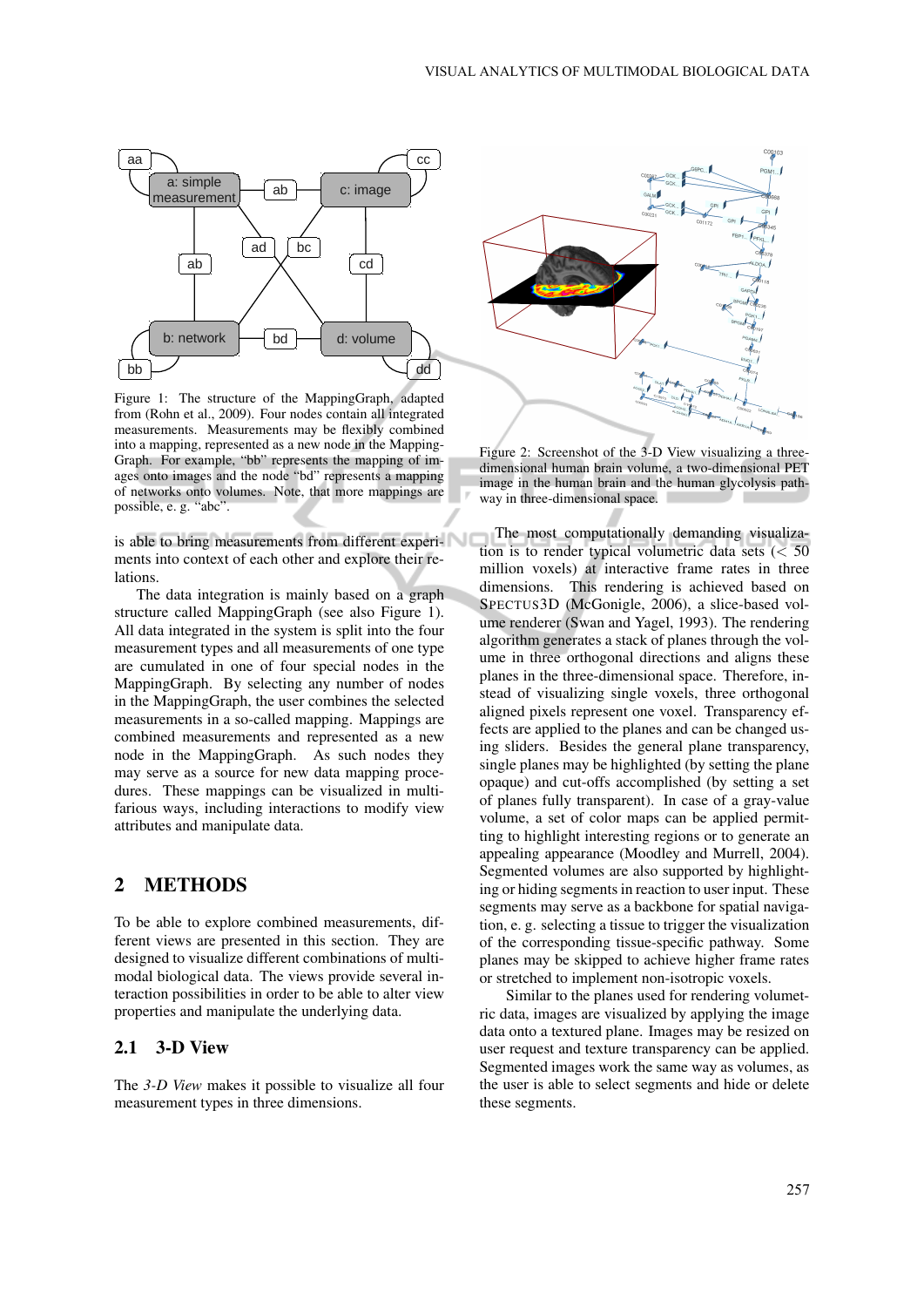Networks can also be represented in the *3-D View*. Nodes are implemented as spheres, cuboids or cylinders, whereas edges are represented either by a cone and a cylinder or, at user choice, as a primitive line. Both graph-element types support transparency and changing of colors. The three-dimensional representation of networks support also visualization of omics data, similar to the diagrams in the graph view. At the moment, omics data is mapped to nodes and visualized using embedded diagrams.

All measurement representations may be rotated and translated as needed. An example screenshot is shown in Figure 2.

#### 2.2 Graph View

The *Graph View* visualizes data of the types network and simple measurement in two dimensions.

In contrast to image based pathway visualization systems, such as KEGG (Kanehisa and Goto, 2000) and MAPMAN (Thimm et al., 2004), dynamic editing of networks is supported. It is possible to construct or edit networks manually with integrated editor functions. The visualization of experimental data within the network context is implemented by embedding line or bar charts inside the network nodes or by positioning these diagrams on top of the graph edges. The drawing style of the diagrams may be interactively modified with a number of parameters such as series colors, the display of range or category labels, and line widths. Besides networks, the view is able to visualize experiment data as hierarchies (Klukas and Schreiber, 2010; Sharbel et al., 2010), by relating them to functional categories such as Gene Ontology (Ashburner et al., 2000) and the KEGG BRITE hierarchy (Kanehisa et al., 2006). Graphs may be exported as a website, containing diagrams and clickable graph-elements, which may link to web-entries in databases.

The *Graph View* supports an interaction technique, similar to the one described in (Klukas and Schreiber, 2007). There, KEGG pathways may be collapsed into a pathway overview-node. All edges to and from these collapsed nodes will then point to the overview-node, instead of single graph-elements. Expanding such an overview-node results in replacement of the node by the pathway's graph-elements and resetting the edges to the correct elements. In our case, every network may be collapsed into an overview-node and expanded again. To improve lucidity, all edges between two networks are bundled together, similar to the method described in (Gansner and Koren, 2007; Holten and Wijk, 2009). This edge bundling facilitates visual tracking of single edges,



Figure 3: Screenshot of the Graph View visualizing networks in two dimensions. Networks may be expanded and collapsed and omics data may be mapped to the graphelements. Note the edge bundling caused be expanding overview-nodes.



Figure 4: Screenshot of the Image View visualizing a segmented barley cross-section in two dimensions. The labelfield is blended with the source image and one segment is highlighted in red. The user also selected a region (magenta) for graphical querying.

but at the same time maintains a good overview of the general trend of network interconnections.

An example screenshot is shown in Figure 3.

#### 2.3 Image View

The *Image View* is able to visualize data of the types volumes and images in two dimensions.

Images are displayed by drawing the pixels directly onto the screen and may be scaled to fit different monitor sizes. Segmentation information display is supported by utilizing a blending effect between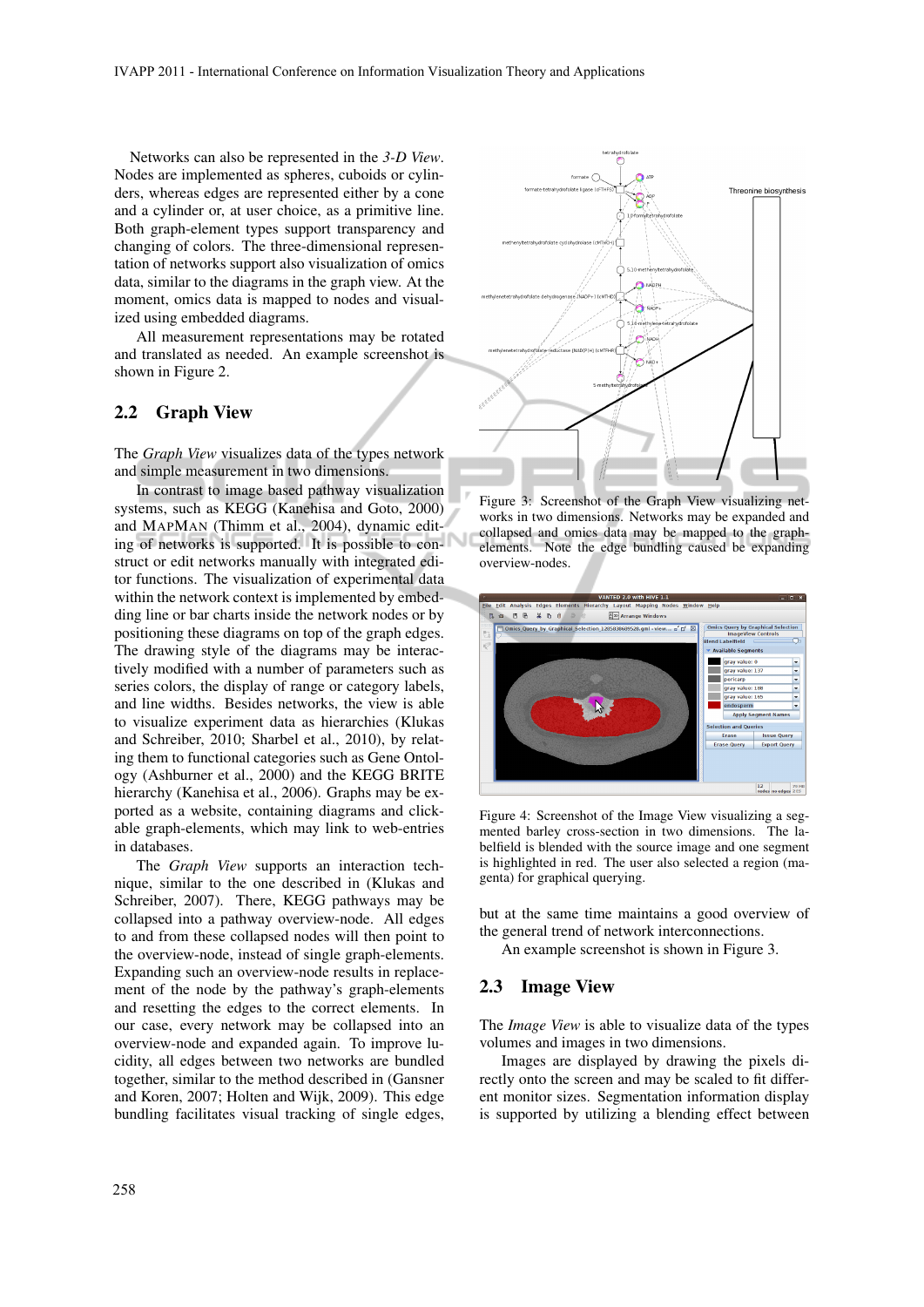the source image and the labelfield image. The user may choose the blending factor in order to observe the real image, the labelfield or both at the same time. This can be used to check the segmentation quality or to look up the corresponding segment for single pixels. The *Image View* is able to handle a stack of images by providing a slider, which determines the displayed image, similar to the approach described by (Abramoff et al., 2004). If the images share for example a spatial or temporal relation, dragging the slider helps to catch these relations during the animation. Volumetric data is represented as a stack of images, which is generated by traversing the volume in z-direction.

A special interaction technique is the intuitive graphical triggering of spatial queries based on segmentation information, similar to (Davidson et al., 1997): The user is able to select a spatial region of the image by drawing with the mouse directly onto the image. All regions covered by this operation are highlighted and analyzed in order to trigger a query in the integrated data, resulting in a set of measurements present in this segment.

An example screenshot of the *Image View* is shown in Figure 4.

### 2.4 Additional Views

Besides the three presented commonly used views there are a number of other views, which are usually strongly use case oriented or work only for predefined measurement combinations. In the following we describe three of these view types, but many more are possible.

#### 2.4.1 Brushing View

This view enables users to utilize the interaction technique *brushing* (Eick and Wills, 1995) in order to explore spatial related experimental datasets. It is divided into two parts: One part visualizes a segmented image, which will be used as the navigational backbone. The other part comprises a *Graph View*, showing a network and associated simple measurements. The user is able to hover the mouse over the image segments of interest. The network visualization reacts to this events by highlighting or displaying only data, which was measured in this corresponding segment. A biological use case for this view is to investigate two-dimensional distribution of metabolic measurements in an interactive way: If biologists are interested in the state of the metabolism during the exposition in different oxygenic environments, the twodimensional oxygen distribution may serve as navigational backbone for highlighting the corresponding



Figure 5: Screenshot of the Brushing View visualizing a barley cross-section (together with spatial oxygen distribution) and a network with mapped measurements. The user selects oxygen concentrations by hovering the mouse over the image, triggering the highlighting of measurement data in the network, which is specific for the selected oxygen level. Note that the spatial concentration was discretized into four specific oxygen levels, relating to the oxygenic conditions of the measurement data.

data. An example screenshot for this view is shown in Figure 5.

#### 2.4.2 Scatterplot View

This view enables users to observe potentially correlated substances. A matrix is build up by adding all measurements of pairwise substances to each element of the matrix. These elements are displayed in a wellknown scatterplot visualization, by plotting points for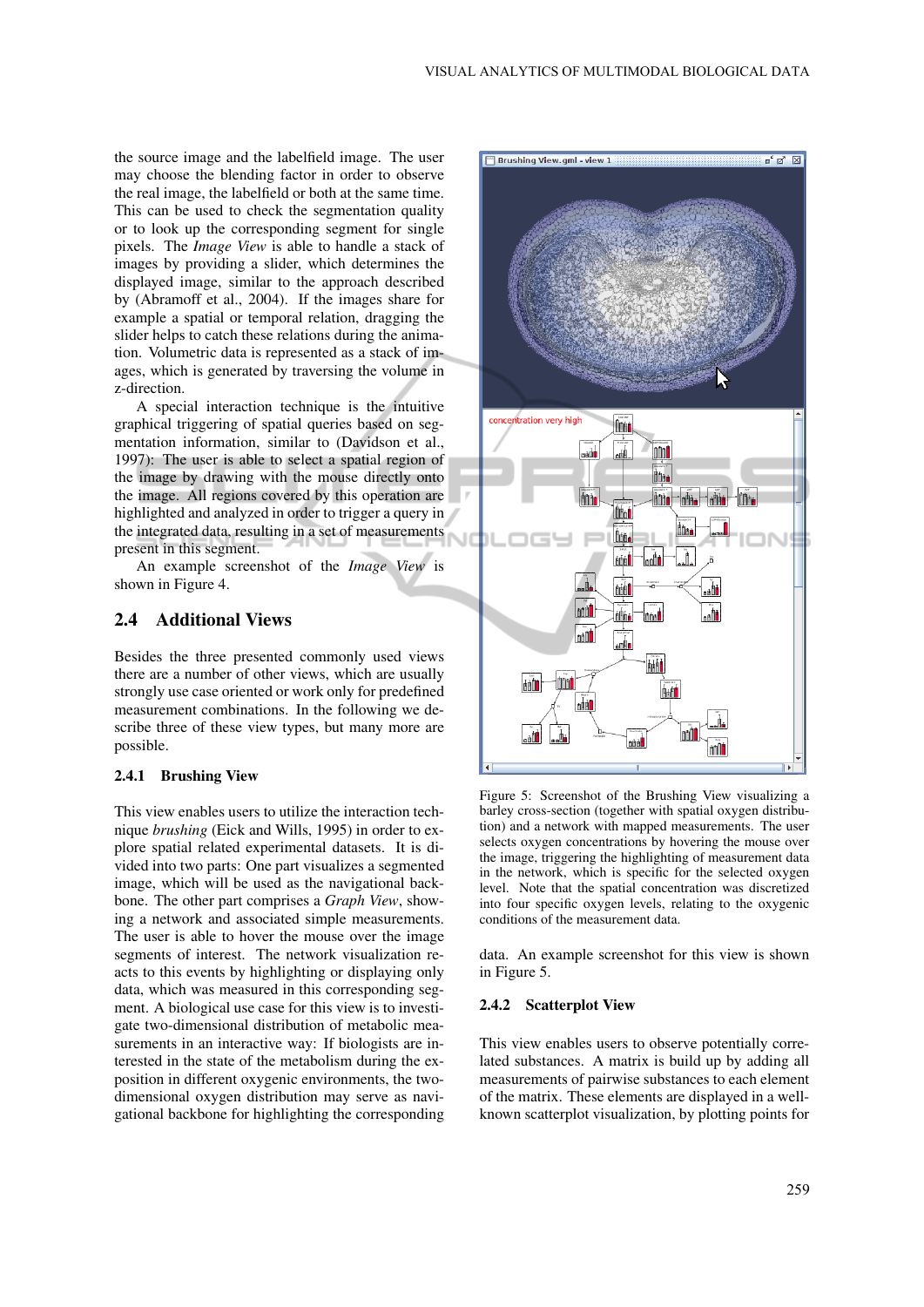

Figure 6: Screenshot of the Statistics View visualizing human gene expression rate values mapped onto a network as a histogram. The user is able to select parts of the data (red bars) and this selection will also be applied to the underlying network.

pairwise measurement values. These displayed data points may have different colors, indicating measurements of different conditions.

#### 2.4.3 Statistics View

The last view is depicted in Figure 6. This view shows the distribution of graph-element attribute values as a histogram. This view can be used to visually inspect graph properties or experimental data mapped onto networks. An example is the investigation of comprehensive gene expression data sets in order to perform a quality check by recognizing the distribution of the data, or by selecting and removing outlier values.

## 3 CONCLUSIONS

We described a number of views, which enables domain scientists to visualize and analyze integrated and flexibly combined biological data of different types. Interaction techniques were developed to support domain scientists to visually explore their data. Many of the described techniques and views are already implemented in the HIVE add-on for VANTED. The next version of the add-on will provide users all described features. A video showing the described views and interaction techniques is available at http://vanted.ipkgatersleben.de/hive ivapp11.

The set of visualization and interaction tools are at the moment used in cooperation with domain experts, in order to create different integrated views on datasets consisting of large-scale gene-expression data, metabolic time-series data, microscopy images, photographs, volumes derived from NMR Spectroscopy and KEGG metabolic pathways. We were not yet able to exploit the full capabilities of the presented approaches, as it is hard to find comprehensive experimental datasets of the same origin, biological material and methods, which would ideally cover all of the supported data domains at the same time. We are giving the tools into the hands of researchers in order to overcome this limitation. Based on their comments and experiences in using the system we will iteratively improve and extend the system as well as the underlying methods, promoting the realization of complex biological use cases.

# ACKNOWLEDGEMENTS<br>JLLUGH PUBLIC ATIONS

This work was partly supported by grant BMBF *0315044A*

## **REFERENCES**

- Abramoff, M., Magelhaes, P., and Ram, S. (2004). Image processing with ImageJ. *Biophotonics International*, 11:36–42.
- Ashburner, M., Ball, C., Blake, J., Botstein, D., Butler, H., Cherry, J., Davis, A., Dolinski, K., Dwight, S., Eppig, J., et al. (2000). Gene ontology: tool for the unification of biology. The Gene Ontology Consortium. *Nature Genetics*, 25(1):25–29.
- Davidson, D., Bard, J., Brune, R., Burgerc, A., Dubreuil, C., Hill, W., Kaufman, M., Quinn, J., Stark, M., and Baldock, R. (1997). The mouse atlas and graphical gene-expression database. *Seminars in Cell & Developmental Biology*, 8(5):509–517.
- Eick, S. G. and Wills, G. J. (1995). High interaction graphics. *European Journal of Operations Research*, 81(3):445–459.
- Gansner, E. R. and Koren, Y. (2007). Improved circular layouts. *Lecture Notes in Computer Science*, 4372:386– 398.
- Holten, D. and Wijk, J. J. V. (2009). Force-directed edge bundling for graph visualization. *Computer Graphics Forum*, 28(3):983–990.
- Kanehisa, M. and Goto, S. (2000). KEGG: Kyoto encyclopedia of genes and genomes. *Nucleic Acids Research*, 28(1):27–30.
- Kanehisa, M., Goto, S., Hattori, M., Aoki-Kinoshita, K. F., Itoh, M., Kawashima, S., Katayama, T., Araki, M.,